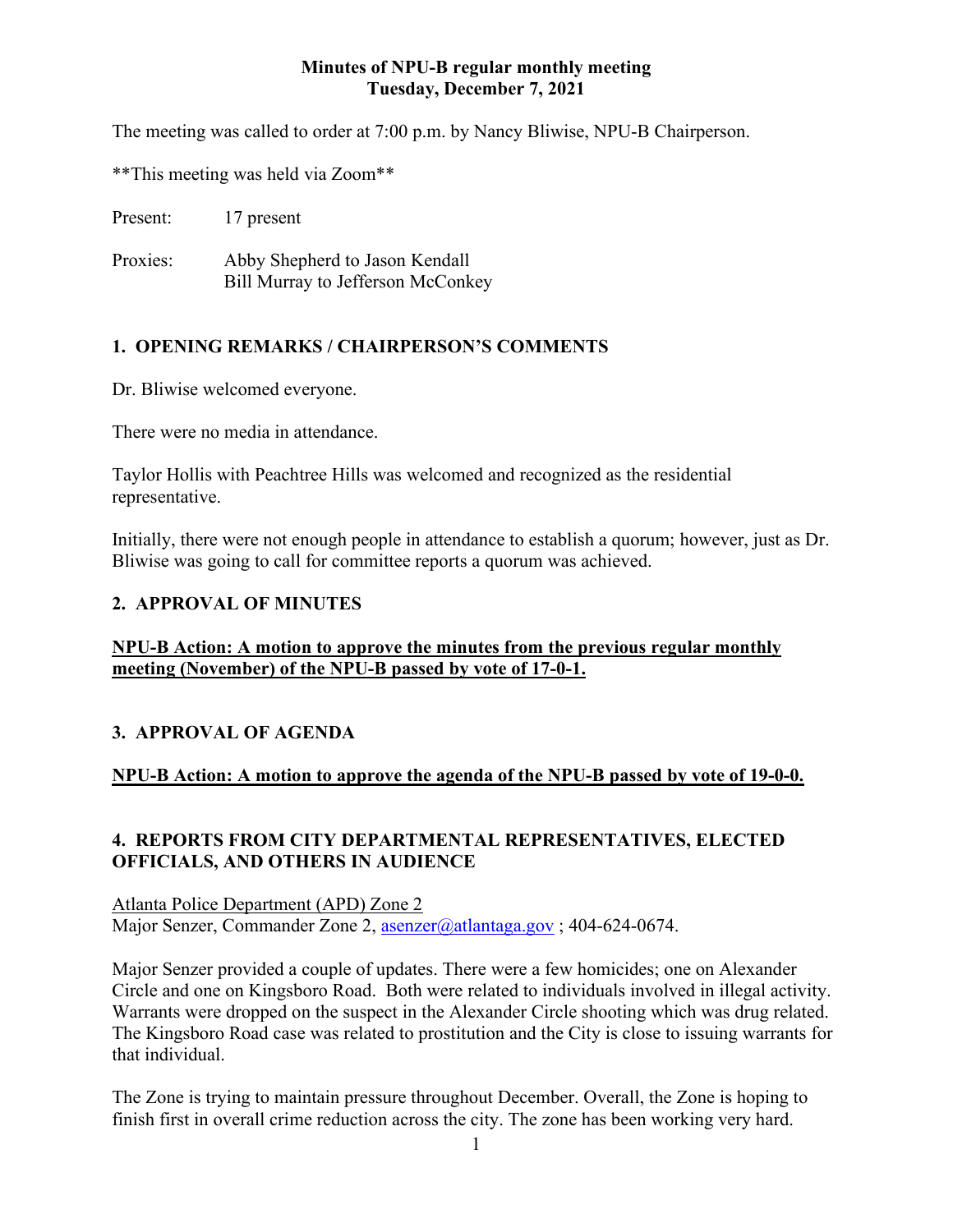There are double-digit reductions in crimes. Arrests are up for the year, due in part to the proactive enforcement in between responding to calls. The retail districts are busy for the holidays and there was a meeting this morning with the Buckhead Security representatives, including representatives from the Simon Malls. Shopping malls are busy, so don't leave items and especially not guns in your car. Over 300 guns have been stolen from cars this year.

A board member asked about a SWAT Team deployed in Peachtree Park. Major Senzer noted that he would have to look into that as there are other SWAT teams that also operate within the Zone 2 space.

A board member asked about the Roxboro party house. Major Senzer noted that the Roxboro party house continues to be a problem. The house is owned by persons who own several adult entertainment facilities. The owner and his girlfriend were arrested many months ago and the case continues to be deferred. This past weekend the house was rented, and a citation was issued for noise violations. Major Senzer noted that it is difficult to find the owner or party operator to issue the citation during the party.

A board member asked if there was anything that neighbors could do to address traffic volumes and restaurant traffic backing up on the major streets. Major Senzer noted that part of the challenge is that the restaurant owners need to operate within the agreements that were established with the neighborhood. The board member noted that there is a Mexican restaurant that spills onto Piedmont. Major Senzer noted that the establishment is part restaurant and part club and that there isn't much that Zone 2 can do in terms of enforcement.

A board member asked what neighborhoods can do if a business is operating outside of their license. Another board member noted that the real challenge is business license enforcement to make sure that the percentage of alcohol sales are appropriate and the parking agreements that were established are still in place. Councilman Shook has a plan for the Village, but it will be slow to be implemented.

Atlanta Fire Rescue Department (AFRD) 404-546-4400 (or dial 404-546-4421 to reach station 21)

Aaron Wilder from Battalion 6 noted that fire calls are expected to increase with the oncoming cold weather. He reminded everyone to keep Christmas trees watered to reduce the risk of fires. Change the batteries in your smoke detector at daylight savings time changes to ensure they work in case of fire. Review fire escape plans, especially if you have children in the house. Seconds are critical today as houses are more flammable than years ago. Be safe on the roads and take your time to get to your destination.

A board member asked about an increase in fires on Cheshire Bridge near Piedmont under the bridge and whether there was an effort to restrict access. Mr. Wilder noted that the city is talking with GDOT and working on finding additional services for the individuals who are residing under the bridges. Enforcing the homeless camps is a challenge. The NPU offered to provide support and advocacy to achieve desired outcomes.

Atlanta Office of the Solicitors Judge Sylvia J Lee; 404-932-5566, sjlee@atlantaga.gov

Hala Carey, Senior Assistant Solicitor, 404-658-6003, hcarey@atlantaga.gov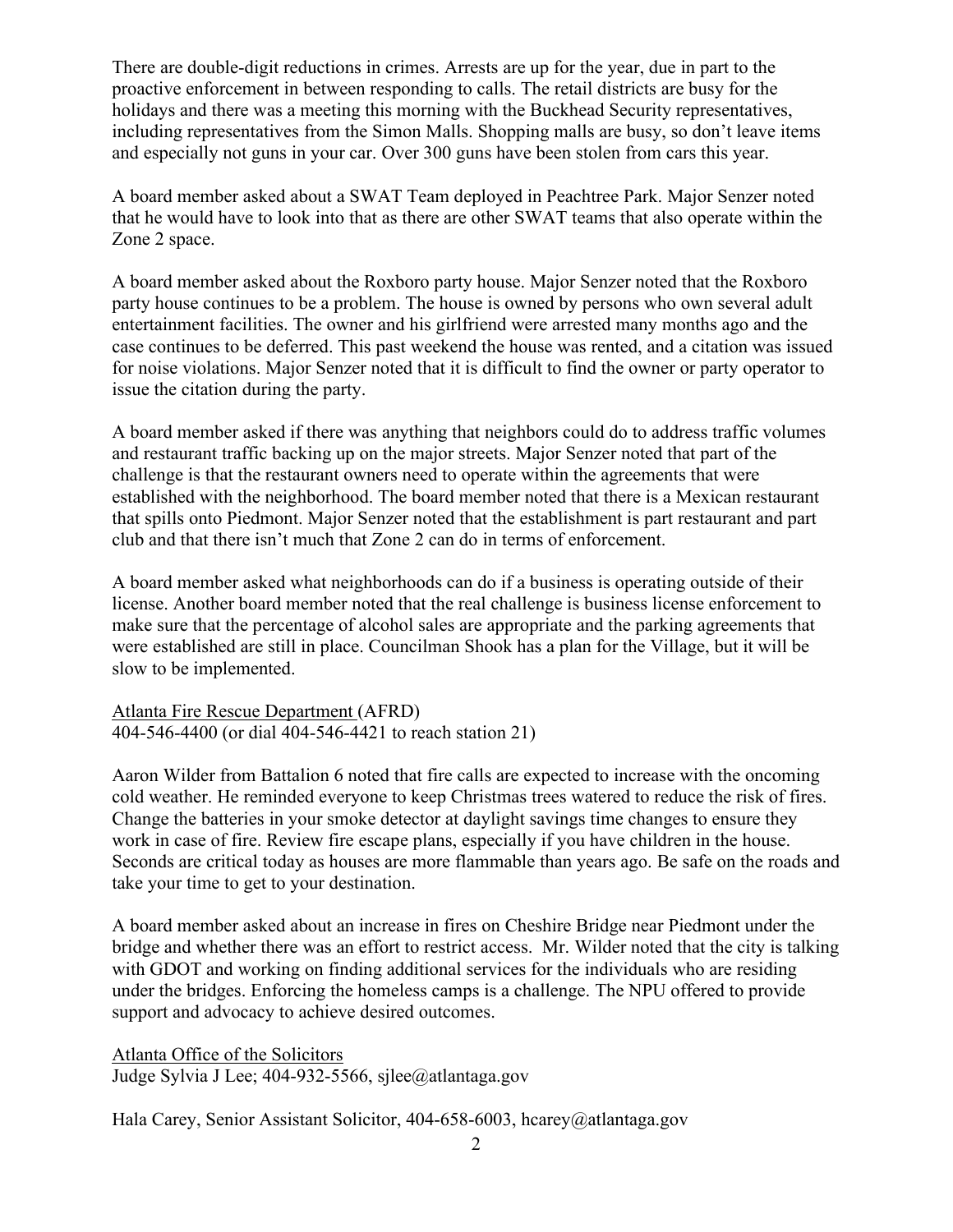Hala shared that the 3511 Roxboro Party House had an order signed on November 26 and the owners accepted a no contest plea under condition that they do not violate ordinances (zoning or otherwise) moving forward. Since they may have violated the noise ordinance, they would be subject to a "show cause" hearing which could change the terms of the plea. Hala will look into the status of the Roxboro Party House on behalf of NPU-B.

Code enforcement trials will begin again in January.

Hala reported that another NPU asked for an easier way to track the status of cases moving through the trial system. Hala is speaking with the Code Enforcement Supervisors to discuss ways to make the process easier.

Hala Carey Senior Assistant Solicitor, DUI Division, City of Atlanta Municipal Court Lead Community Prosecutor, for Zone 2 and NPU-B 150 Garnett Street, 3rd floor Atlanta, Georgia 30303 hcarey@atlantaga.gov

For Traffic Diversion Inquiries Please email PTIT@atlantaga.gov

Fulton County District Attorney Community Prosecutor's Office Megan McCulloch, Zone 2 Community Prosecutor (megan.mcculloch@fultoncountyga.gov, 678-362-1855)

No Report.

MARTA Police Department (MPD) North Precinct (404-848-3902) [www.itsmarta.com](http://www.itsmarta.com/) Major Matthew Carrier; [mcarrier@itsmarta.com,](mailto:mcarrier@itsmarta.com) 404-848-4813

No Report.

Department of Watershed Management (DWM) (404-982-1480) [www.atlantawatershed.org](http://www.atlantawatershed.org/) Louis Sheppard, 404-546-1181, cell (770) 624-0793, [lsheppard@atlantaga.gov](mailto:lsheppard@atlantaga.gov)

No Report. An email report will be distributed.

Department of Parks and Recreation (DPR) (404-546-6813) [www.atlantaGA.gov/iparcs](http://www.atlantaga.gov/iparcs) Erica Collins, Manager, Peachtree Hills Recreation Center (PHRC), 308 Peachtree Hills Ave. eknox@atlantaga.gov

No Report.

Department of Public Works Marcus McGaw (404-865-8743) [mlmcgaw@atlantaga.gov](mailto:mlmcgaw@atlantaga.gov)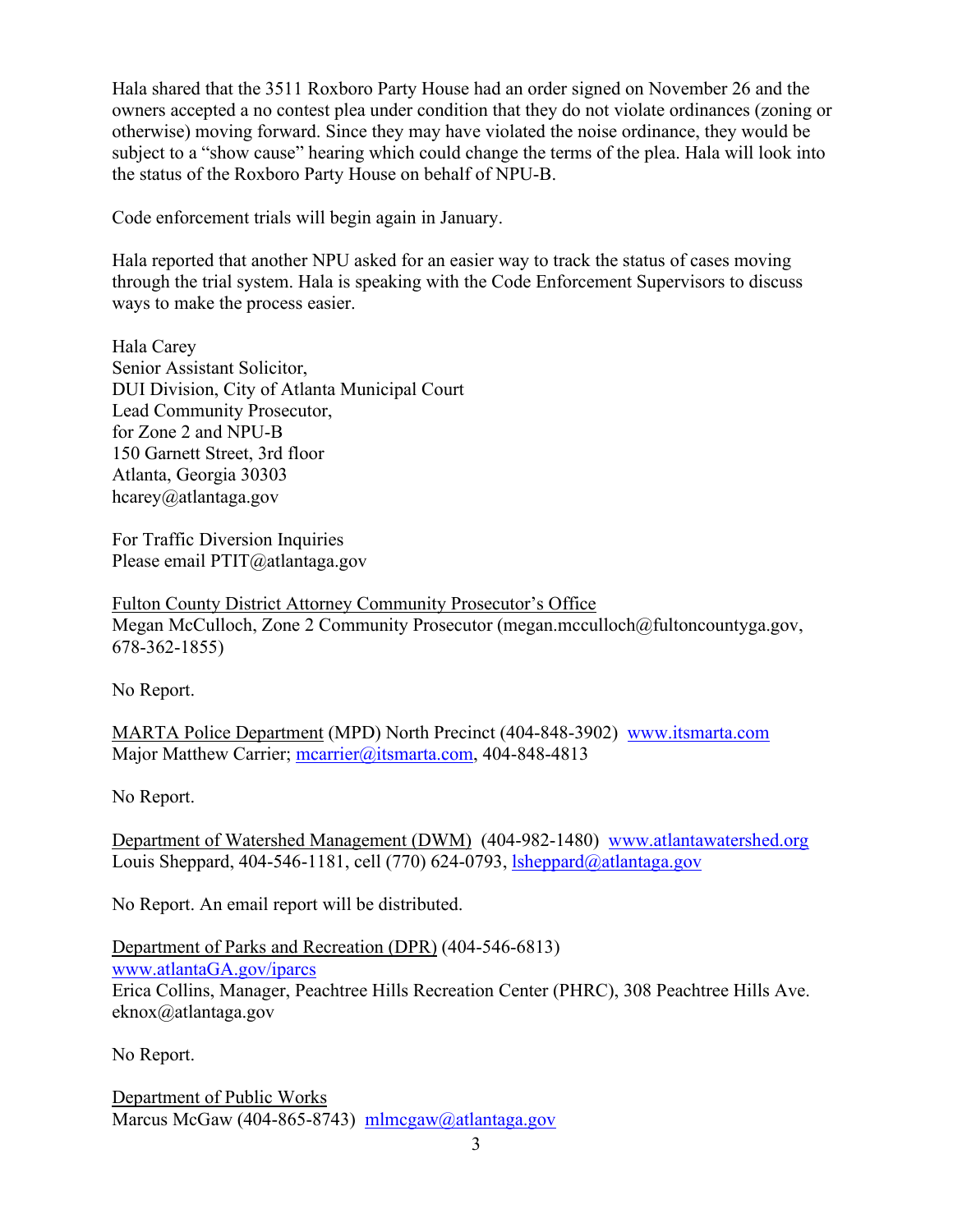Verna Singleton, [VSingleton@AtlantaGA.gov](mailto:VSingleton@AtlantaGA.gov) Officer O (404-807-2610) Sama 404-865-8621 samakoi@atlantaga.gov Officer McLendon, [amclendon@atlantaga.gov,](mailto:amclendon@atlantaga.gov) 404-273-0865

Officer J. Walker – 470-698-6976 or jawwalker@atlantaga.gov J Walker DPW S.W.E.E.T OFFICER - 4706989673 - [jawwalker@atlantaga.gov](mailto:jawwalker@atlantaga.gov)

Officer Ferguson reported that the solid waste team and contractors are working. Contractors work in neighborhoods other than the scheduled time. If you have a regular pickup (less than 20 bags) leave your bags at the street. If you have more than 20 bags, you need to call 311 or go online to schedule a bulky pickup before placing yard bags at the street.

Atlanta Department of Transportation Josh Rowan, jrowan@atlantaga.gov

No report.

Code Enforcement Section, APD Community Services Division [CodesRequests@AtlantaGA.gov](mailto:CodesRequests@AtlantaGA.gov) 404-546-3800 (call to report an issue)

Willy Grayer [wgrayer@atlantaga.gov.](mailto:wgrayer@atlantaga.gov) Cell: 404-387-4688 cell

Officer Grayer noted that 2479 Peachtree Road's ADA concern is still ongoing. Officer Grayer has asked for the owner to provide copies of all correspondence that has been forwarded to Mr. Bagwell. There is a conversation with the City's Civil Engineer and others to secure the necessary permits. A surveyor has collected the survey data. Progress is being made.

A board member asked how long a resident should wait after a fire burns down a building to have it deemed unsafe and inhabitable. Officer Grayer noted that no waiting is needed and that should get called in tomorrow.

#### ATL311

Barbara Dougherty, Community Affairs Coordinator. 470-698-5171. [bdougherty@atlantaga.gov](mailto:bdougherty@atlantaga.gov)

Joy Durrah noted that the email address for PAD has changed. Information on PAD was posted in the chat.

Buckhead Coalition Jim Durrett

Livable Buckhead, Inc (LBI) - Denise Starling, Executive Director [www.livablebuckhead.org](http://www.livablebuckhead.org/)

Buckhead Community Improvement District (CID) [www.buckheadcid.com](http://www.buckheadcid.com/)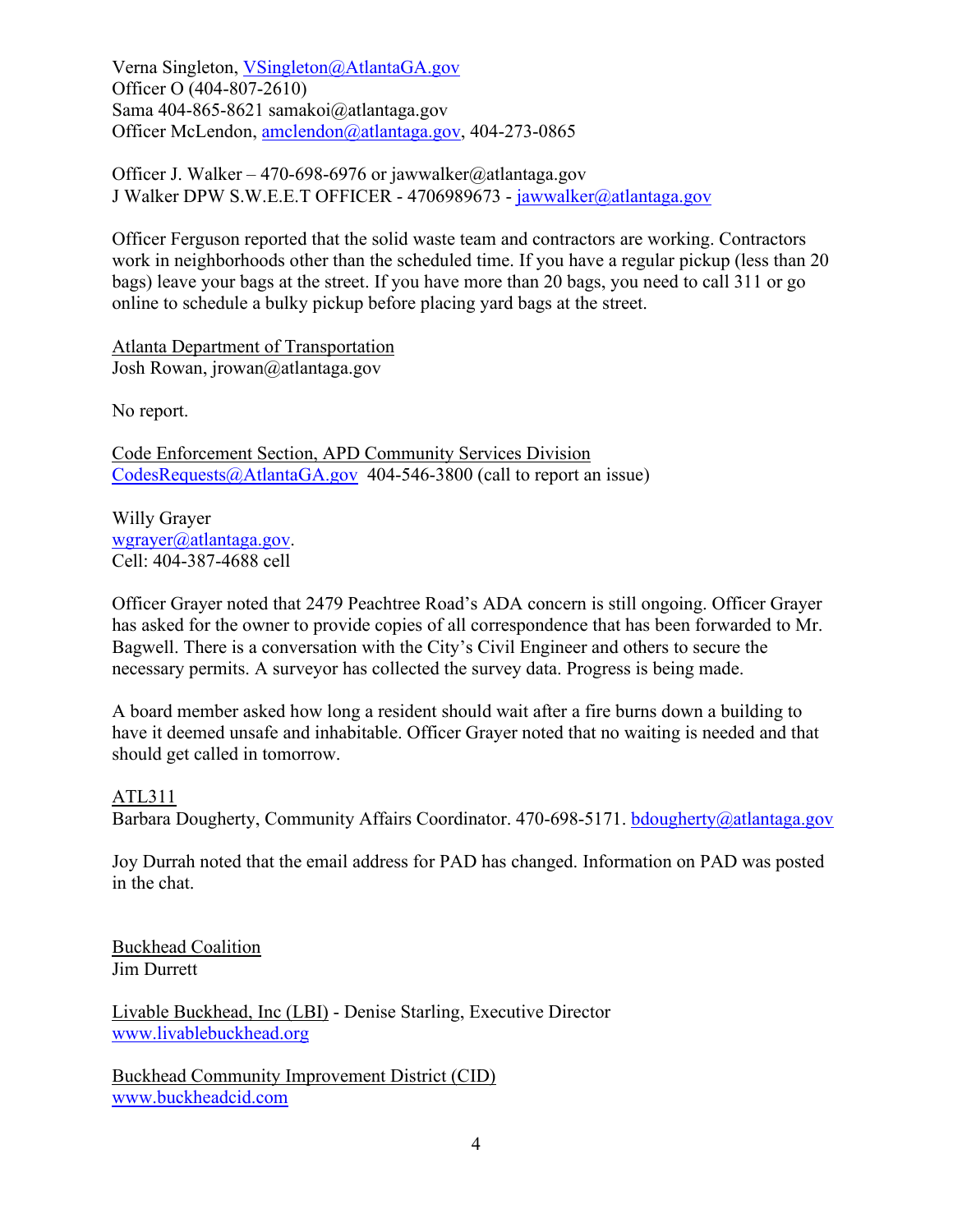Anna Sharp shared a list of fun events that Livable Buckhead is sponsoring during the holiday season. The Miracle on Peachtree list includes the German Market, Santa Photos, Christmas trees at Loudermilk Park, a gallery walk on Miami Circle, and a hot chocolate crawl from 5:30pm to 8:30pm from the JW to Jamestown properties with stops along the way. The goal is to get people out in Buckhead to enjoy the holidays.

[anna@livablebuckhead.org](mailto:anna@livablebuckhead.org) [www.livablebuckhead.org/holiday](http://www.livablebuckhead.org/holiday)

# **5. COMMENTS FROM ELECTED OFFICIALS**

None

## **6. COMMITTEE REPORTS**

APAB Report was distributed by email.

# **A. PUBLIC SAFETY COMMITTEE**

Bryan Steed, Chair

Knife Kitchen & Cocktails / 3162 Piedmont Road NE / New Business / no vote in committee

Knife Kitchen & Cocktails has worked with the neighborhood over the past two months. The site plans have been reviewed by the city and permitted. The plans in Accela show a rooftop patio, but this will not be constructed.

The neighborhood is concerned about the location but supports the owners and concept. The parking spaces are very limited and there are currently large stacking problems in that area already. There are several liquor licenses, event spaces, and similar venues in that area.

There was a discussion about the parking requirements. Parking was not previously required within the Village and the code was updated due to problems. In the Village, there are parking lots. This location is isolated on Piedmont Road without nearby parking.

There was a question about outdoor seating as that would change the site plan requirements. The applicant has no plans to have outdoor seating. There was a question as to whether there were any parking arrangements with some of the neighboring property owners. The owners are actively seeking arrangements. The owner noted that there are 32 spaces on the site, which isn't ideal, but it is sufficient. The plan is to use a professional valet company, off-duty officers, and attempt to create an offsite parking arrangement.

The plans were reviewed and approved by the fire department and public safety. There was a discussion that the owner has met the requirements. If the neighborhood feels that the parking requirements are insufficient, then that is a legislative effort for NPU-B.

#### **NPU-B action: A motion to approve the application from Knife Kitchen & Cocktails passed by vote of 14-3-2.**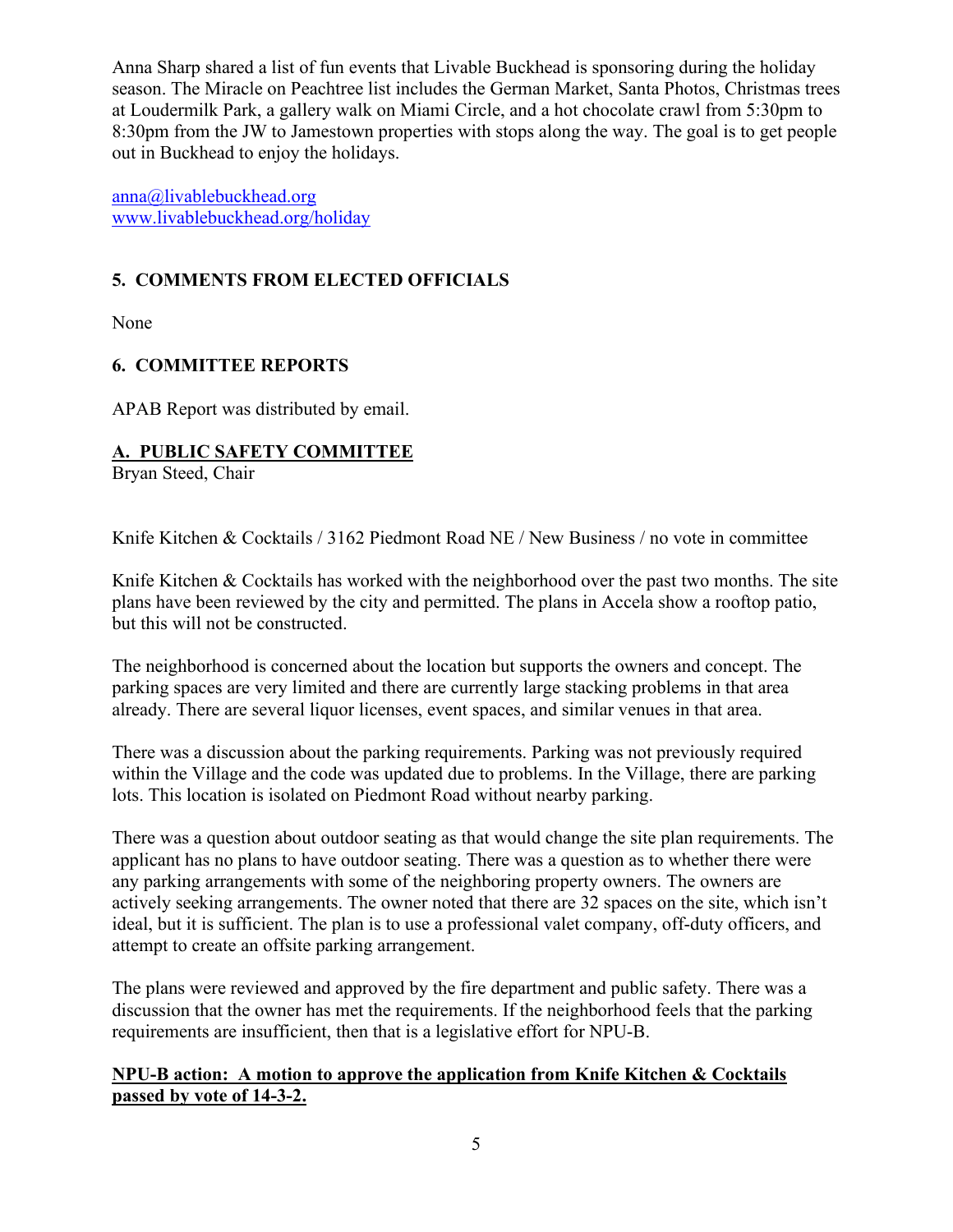# **B. DEVELOPMENT, TRANSPORTATION and SPECIAL PROJECTS COMMITTEE**

Jason Kendall, Chair

No Report.

## **C. ZONING COMMITTEE**

Bill Murray, Chair

#### Z-21-076 314 West Wieuca Road NE approved with conditions

Applicant seeks to rezone the property from the R-L-C-C (Residential with limited commercial, maximum floor area ratio of .348 conditional), R-4 (Single-family residential, minimum lot size .21 acres) zoning designations to the PD-H (planned housing development (single-family or multi-family)) zoning designation for the consolidation of 4 lots for the construction of 11 new single-family houses and new future 4-acre park.

CONDITIONS:

- 1. The developer will build the project in conformance with the Project Site Plan date October 26, 2021.
- 2. The developer, through the contemplated development's HOA or POA (or both) shall, upon the completion of to-be-constructed homes, transfer a fee-simple interest in the land designated for the future trail on the Project Site Plan stamped by the City of Atlanta planning department on October 27, 2021 to either the development's HOA and/or PAO or a non-profit entity such as Livable Buckhead, The Conservation Fund, or other similar wellqualified non-profit entity, under the terms of an agreement that is mutually agreed to between the transferor and the transferee, to hold said land for the likely future transfer to the City of Atlanta. The developer and/or the future neighborhood association may build fencing or install other security measures that are compliant with City Code, to provide a buffer between the public greenspace and the homes, as part of the negotiation of ownership. The fencing and security measures shall not in any way, obstruct public access to the greenspace.
- 3. Developer agrees to submit its Stormwater Management Plan to the Committee at the time that it submits the plan to the City.

#### **NPU-B action: A motion to approve the consent agenda passed by vote of 18-0-1.**

V-21-219 115 Laurel Drive NE Deferred to work with neighborhood

#### **7. PLANNERS REPORT**

Jessica noted that the short-term rental ordinance was adopted as amended 14-1. The housing ordinances were filed with a vote of 13-1-1. The tree protection ordinance will be discussed at a special called meeting on December 20<sup>th</sup>.

NPU University will be back in January with a new 2022 schedule. There will be a Community Certificate option.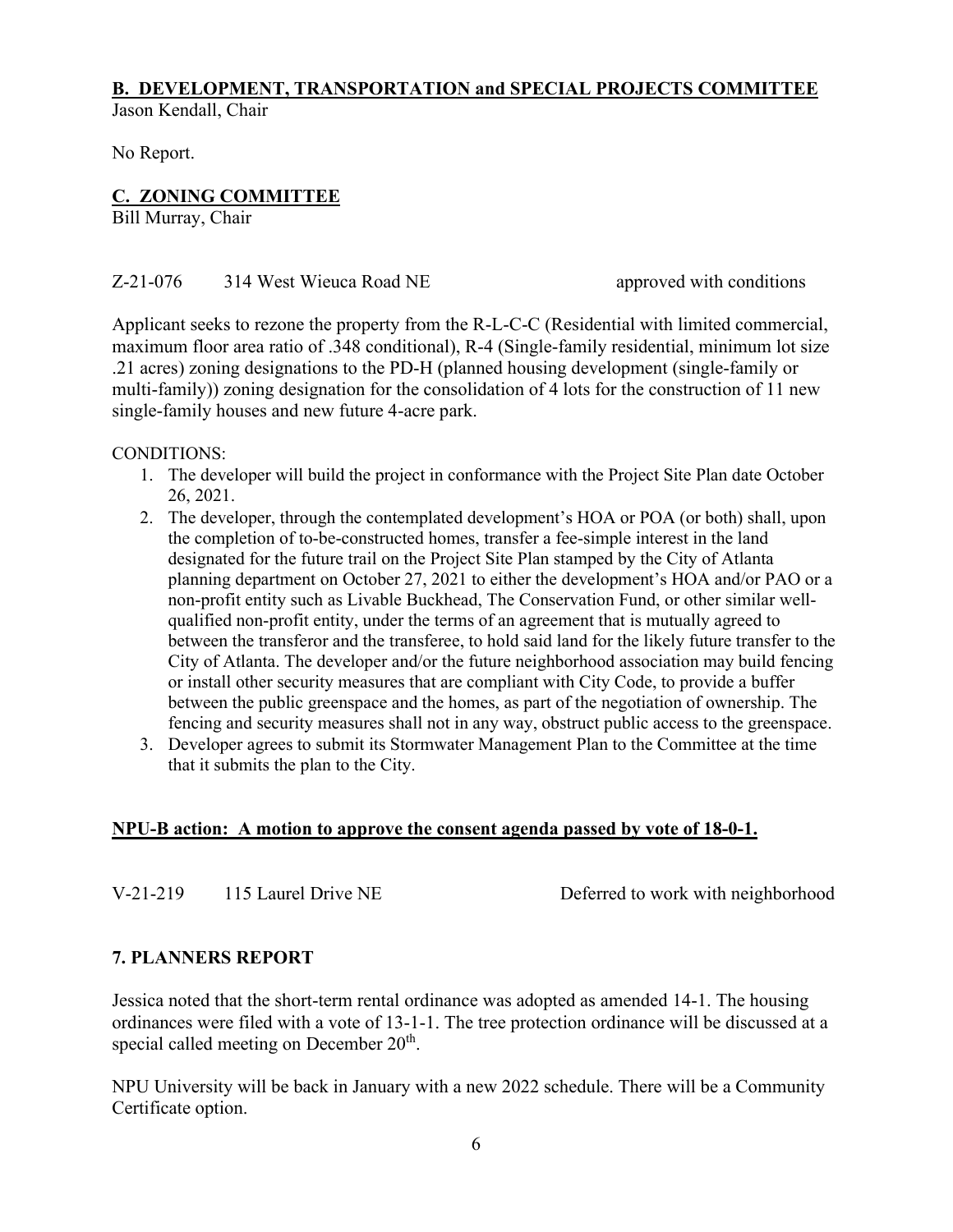The city is working on the Zoning Re-write. The last Idea Lab is on Tuesday, December 14<sup>th</sup> at 6pm. The link to register is on the City's website and in the chat.

A board member noted frustration that the city's recent actions involve many competing priorities. For example, the city is pushing affordable housing but then approves the short-term rental ordinance, despite significant and compelling data that shows that short-term rentals are very bad for those who need affordable housing. The board member noted that one of the effective arguments for STRs was that there were individuals who were able to keep their homes during COVID because of rental fees. This example of one individual benefit pales in comparison with the numerous studies that conclusively documented that STRs will conflict with the goal of affordability.

## **8. MATTERS FOR VOTING (above)**

None

## **9. PRESENTATIONS**

None

#### **10. OLD BUSINESS**

The Farokhi legislation was filed, which means that it is dead. Gloria Cheatham deserves a great deal of credit for her tireless writing efforts Eunice Glover for pulling together NPUs – together there were 16 NPUs that voted against this legislation.

# **11. NEW BUSINESS**

Congratulations to the business representatives who were elected to the board. The business representatives for 2022 include:

- Kim Wachtel
- Jim Cosgrove
- Jason Kendall
- Jefferson McConkey
- Bill Murray
- Abbie Shepherd
- Mark Tiller
- Kevin Glass
- Kristy Favalli
- Dale Ioannides
- Mandi Gibson
- Patrick Carney